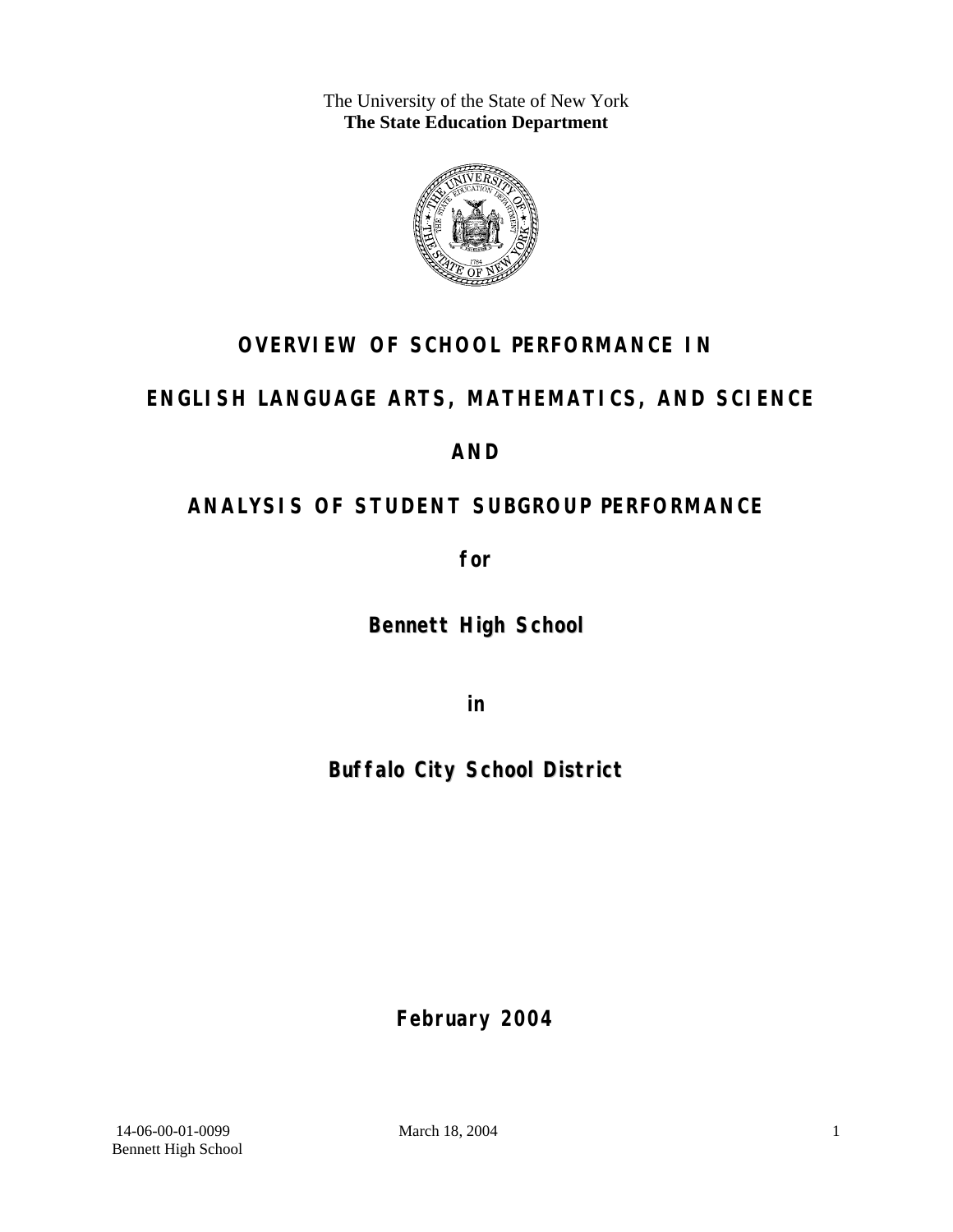### **THE UNIVERSITY OF THE STATE OF NEW YORK**

### **Regents of The University**

| Tonawanda             |
|-----------------------|
| <b>Hollis</b>         |
| Staten Island         |
| New Rochelle          |
| Peru                  |
| Huntington            |
| <b>North Syracuse</b> |
| New York              |
| <b>Belle Harbor</b>   |
| <b>Buffalo</b>        |
| Hartsdale             |
| Albany                |
| <b>Bronx</b>          |
| New York              |
| <b>Binghamton</b>     |
| Rochester             |

#### **President of The University and Commissioner of Education**

RICHARD P. MILLS

**Deputy Commissioner for Elementary, Middle, Secondary and Continuing Education**  JAMES A. KADAMUS

#### **Coordinator, School Operations and Management Services**

CHARLES SZUBERLA

#### **Coordinator, Information and Reporting Services**

MARTHA P. MUSSER

The State Education Department does not discriminate on the basis of age, color, religion, creed, disability, marital status, veteran status, national origin, race, gender, genetic predisposition or carrier status, or sexual orientation in its educational programs, services and activities. Portions of this publication can be made available in a variety of formats, including braille, large print or audio tape, upon request. Inquiries concerning this policy of nondiscrimination should be directed to the Department's Office for Diversity, Ethics, and Access, Room 530, Education Building, Albany, NY 12234. **Requests for additional copies of this publication may be made by contacting the Publications Sales Desk, Room 309, Education Building, Albany, NY 12234.** 

Please address all correspondence about this report that is not related to data corrections to:

*School Report Card Coordinator Information and Reporting Services Team New York State Education Department Room 863 EBA 89 Washington Avenue Albany, NY 12234*  E-mail: *RPTCARD@mail.nysed.gov*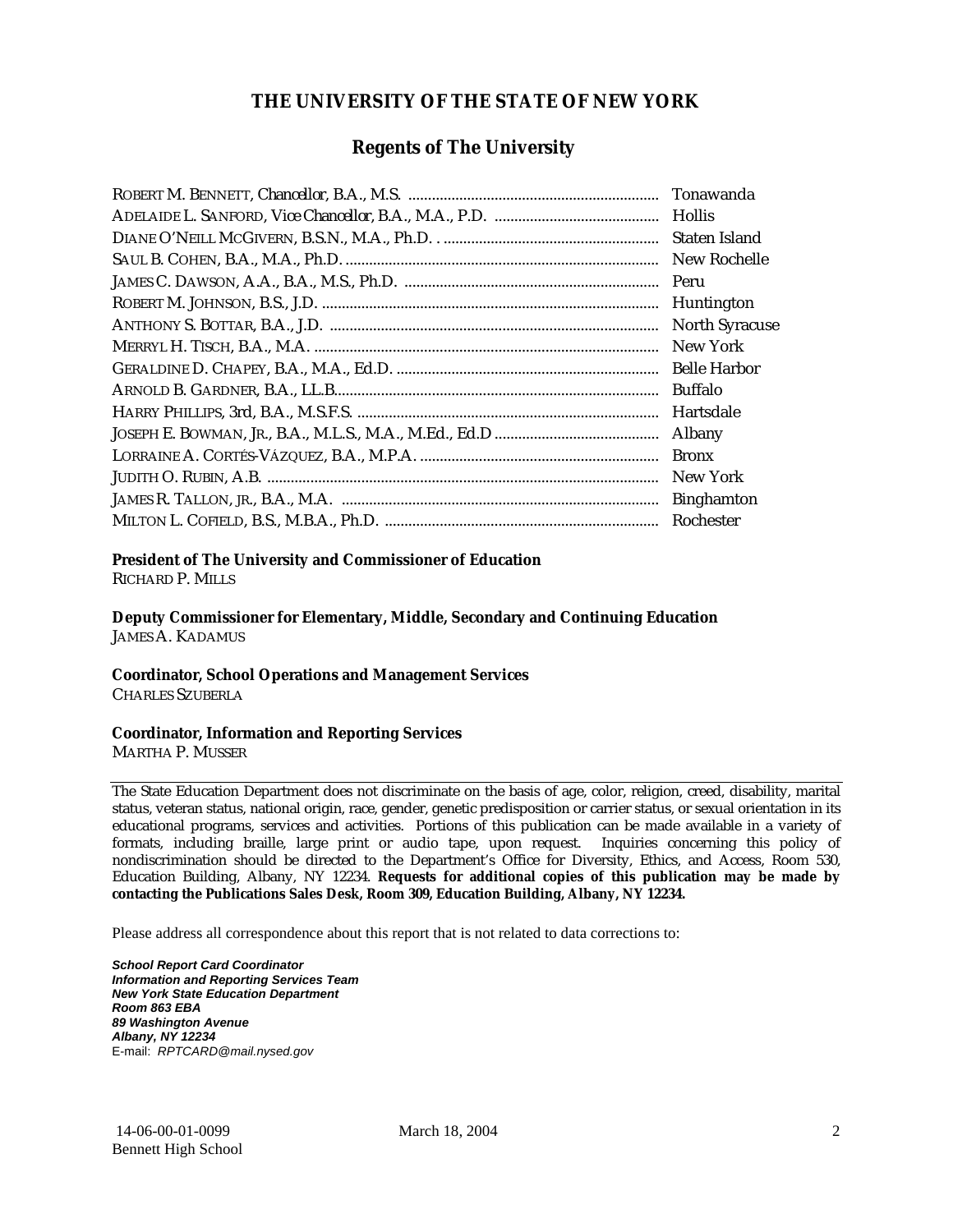The *New York State School Report Card* is an important part of the Board of Regents effort to raise learning standards for all students. It provides information to the public on student performance and other measures of school and district performance. Knowledge gained from the school report card on a school's strengths and weaknesses can be used to improve instruction and services to students.

The *New York State School Report Card* consists of three parts: the *Overview of School Performance in English Language Arts, Mathematics, and Science and Analysis of Student Subgroup Performance,* the *Comprehensive Information Report,* and the *School Accountability Report*. The *Overview and Analysis* presents performance data on measures required by the federal No Child Left Behind Act: English, mathematics, science, and graduation rate. Performance data on other State assessments can be found in the *Comprehensive Information Report*. The *School Accountability Report* provides information as to whether a school is making adequate progress toward enabling all students to achieve proficiency in English and mathematics.

State assessments are designed to help ensure that all students reach high learning standards. They show whether students are getting the foundation knowledge they need to succeed at the elementary, middle, and commencement levels and beyond. The State requires that students who are not making appropriate progress toward the standards receive academic intervention services.

In the *Overview*, performance on the elementary- and middle-level assessments in English language arts and mathematics and on the middle-level science test is reported in terms of mean scores and the percentage of students scoring at each of the four levels. These levels indicate performance on the standards from seriously deficient to advanced proficiency. Performance on the elementary-level science test is reported in terms of mean scores and the percentage of students making appropriate progress. Regents examination scores are reported in four score ranges. Scores of 65 to 100 are passing; scores of 55 to 64 earn credit toward a local diploma (with the approval of the local board of education). Though each elementary- and middle-level assessment is administered to students in a specific grade, secondary-level assessments are taken by students when they complete the coursework for the core curriculum. Therefore, the performance of students at the secondary level is measured for a student cohort rather than a group of students at a particular grade level. Students are grouped in cohorts according to the year in which they first entered grade 9.

The assessment data in the *Overview and Analysis* are for all tested students in the school, including general-education students and students with disabilities. In the *Overview*, each school's performance is compared with that of schools similar in grade level, district resources, and student needs as indicated by income and limited English proficiency (LEP) status. Each district's performance is compared with that of all public schools statewide. In the *Analysis*, performance is disaggregated by race/ethnicity, disability status, gender, LEP status, income level, and migrant status.

Explanations of terms referred to or symbols used in this part of the school report card may be found in the glossary on the last page. Further information on the school report card may be found in the guide, *Understanding Your School Report Card: February 2004*, available on the Information and Reporting Services Web site at www.emsc.nysed.gov/irts.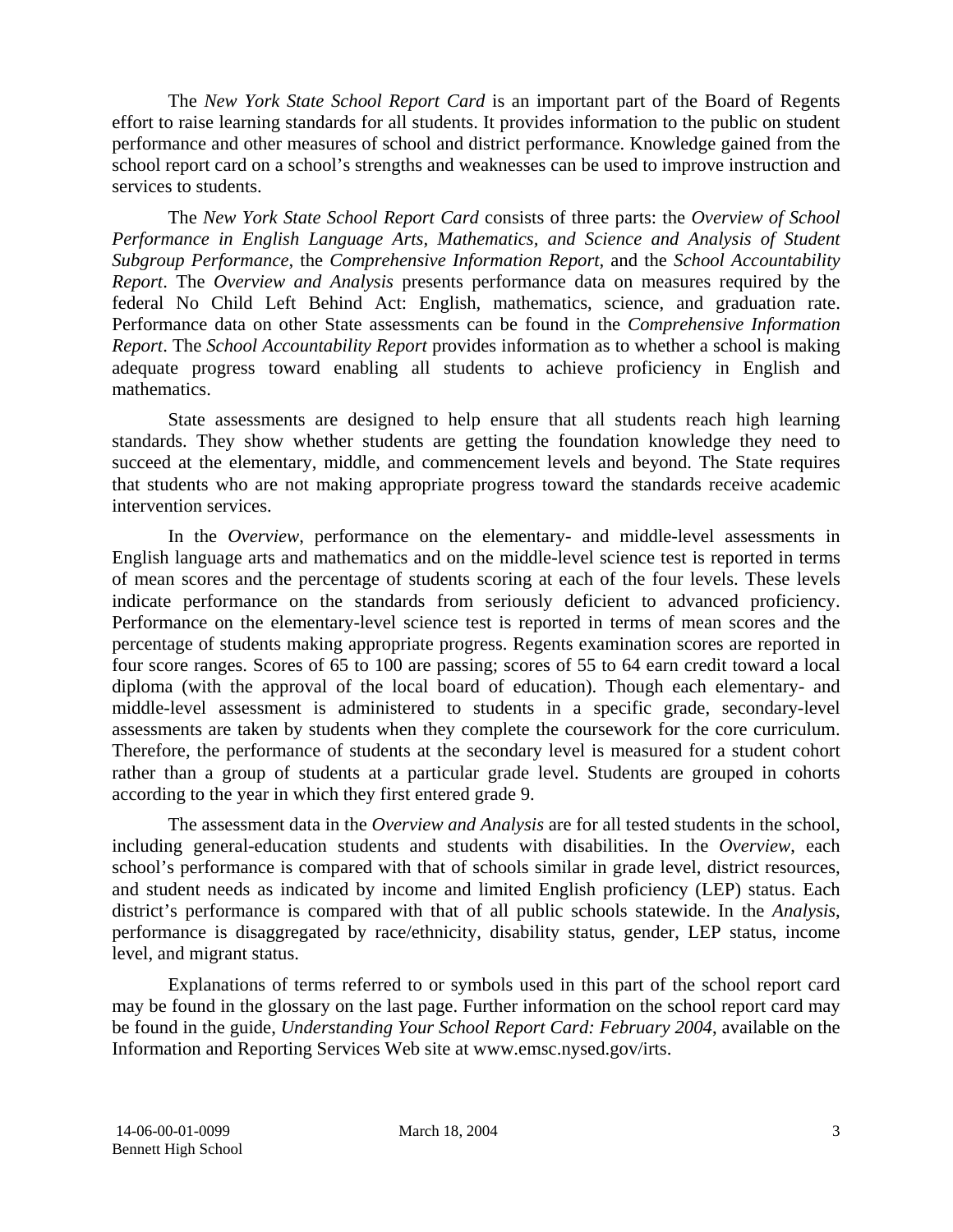# **Overview of School Performance in English Language Arts, Mathematics, and Science**

### **School Profile**

| Principal:<br>Marilyn Wittman |             | (716)838-7500<br>Phone:   |
|-------------------------------|-------------|---------------------------|
| <b>Organization</b>           | Grade Range | <b>Student Enrollment</b> |
| $2002 - 03$                   | $9 - 12$    | 1253                      |

| 2001–02 School District-wide Total Expenditure per Pupil | \$12,201 |
|----------------------------------------------------------|----------|
|----------------------------------------------------------|----------|

### **2002–03 Percentage of Core Classes Taught by Highly Qualified Teachers\***

| <b>Number of Core</b><br><b>Classes</b> | <b>Percent Taught</b><br>by Highly<br>Qualified<br><b>Teachers</b> |
|-----------------------------------------|--------------------------------------------------------------------|
| 165                                     | 72%                                                                |

\*For the 2002-03 school year, SED is reporting that teachers of core classes are highly qualified if they are certified to teach those classes. However, No Child Left Behind (NCLB) imposes requirements beyond certification for some teachers to be considered highly qualified. In future years, when New York State uses the NCLB criteria for reporting, certified teachers must fulfill all NCLB requirements to be counted as highly qualified.

#### **2002–03 Percentage of Teachers with No Valid Teaching Certificate\***

| Number of<br><b>Teachers</b> | <b>Percent with No</b><br><b>Valid Teaching</b><br><b>Certificate</b> |
|------------------------------|-----------------------------------------------------------------------|
| 68                           | 19%                                                                   |

\*This count includes teachers with temporary licenses who do not have a valid permanent, provisional, or transitional teaching certificate.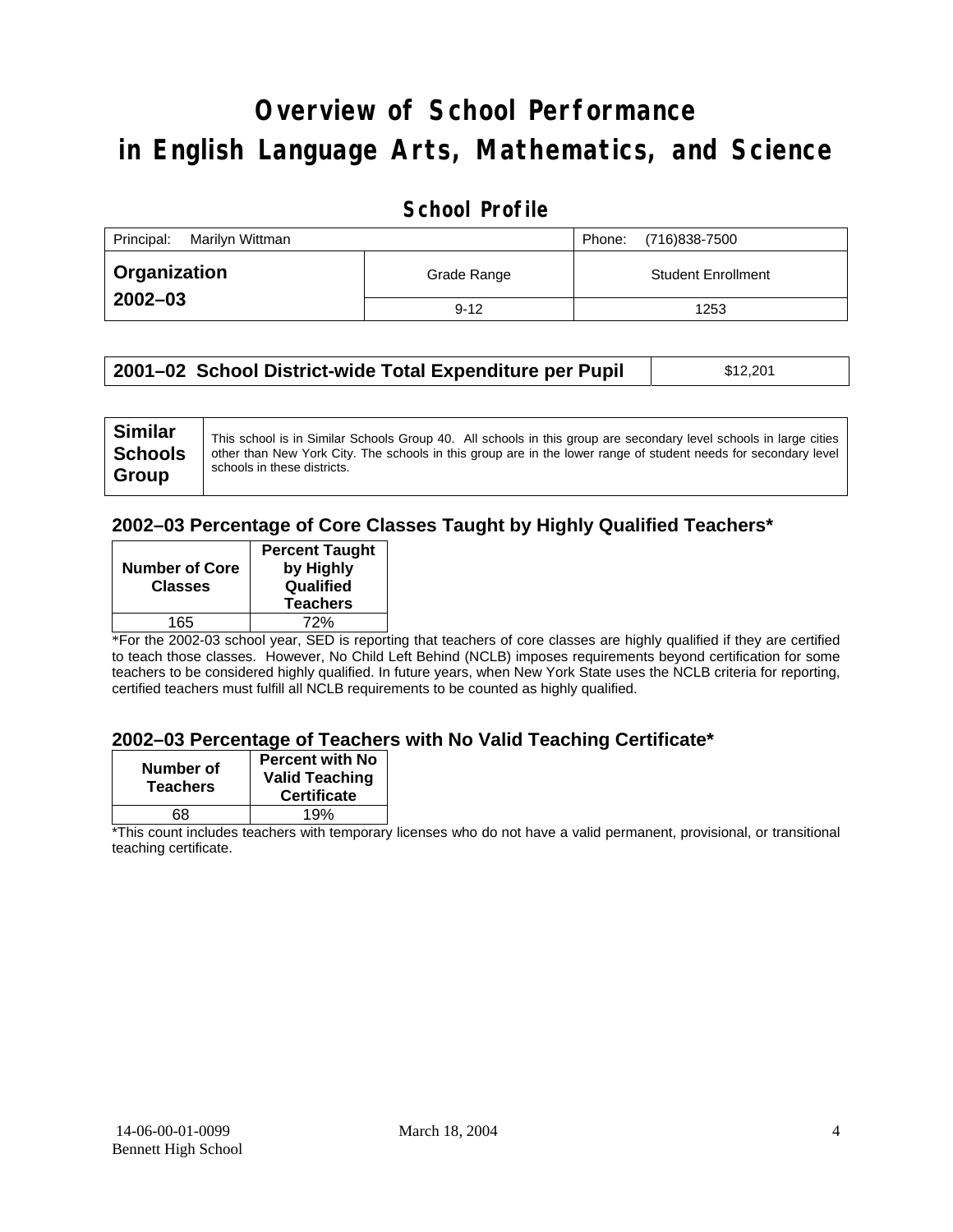### **High School English Achievement after Four Years of Instruction**

The graph and table below present performance of the 1997, 1998, and 1999 cohort members, four years after entering grade 9, in meeting the graduation assessment requirement in English. A score of 65 or above on the Regents comprehensive examination in English is considered passing. Only the highest score of each student is counted, regardless of how many times the student took the examination. In the graph, students passing approved alternatives to this examination are counted as scoring in the 65 to 84 range. RCT results are not included in the graph. In the first table, the numbers of students who met the graduation requirement by passing an approved alternative are listed separately. The second table shows the competency test performance of students with disabilities eligible for the safety net who did not score 55 or above on a Regents examination or approved alternative. Students who score 55 to 64 on the Regents examination in comprehensive English may be given credit towards a local high school diploma if allowed by the district board of education. The data in these tables and chart show the performance of the cohorts as of June 30<sup>th</sup> of the fourth year after first entering grade 9.



| English Graduation Requirement Achievement after Four Years of High School* |                                                                                                                                                                                                                                                                           |  |    |     |  |  |  |  |  |
|-----------------------------------------------------------------------------|---------------------------------------------------------------------------------------------------------------------------------------------------------------------------------------------------------------------------------------------------------------------------|--|----|-----|--|--|--|--|--|
|                                                                             | <b>Cohort Members</b><br><b>Highest Score</b><br><b>Highest Score</b><br><b>Highest Score</b><br><b>Highest Score</b><br>Approved<br>Between 55 and 64<br>Between 85 and 100<br><b>Alternative Credit</b><br>Between 65 and 84<br>Between 0 and 54<br><b>All Students</b> |  |    |     |  |  |  |  |  |
| 1997 Cohort                                                                 | 144                                                                                                                                                                                                                                                                       |  | 52 | 63  |  |  |  |  |  |
| 1998 Cohort                                                                 | 160                                                                                                                                                                                                                                                                       |  | 24 | 105 |  |  |  |  |  |
| 1999 Cohort                                                                 | 163                                                                                                                                                                                                                                                                       |  | 38 | 67  |  |  |  |  |  |

\*Assessments used to determine counts in this table include the Regents examination in comprehensive English, the component retest in English, and approved alternatives.

| Performance of Students Who Took the Regents<br><b>Competency Tests in Reading and Writing to</b><br>Meet the Graduation Requirement* |                        |                                                |  |  |  |  |  |
|---------------------------------------------------------------------------------------------------------------------------------------|------------------------|------------------------------------------------|--|--|--|--|--|
|                                                                                                                                       | <b>Passed the RCTs</b> | <b>Failed RCT in Reading</b><br>and/or Writing |  |  |  |  |  |
| 1997 Cohort                                                                                                                           |                        |                                                |  |  |  |  |  |
| 1998 Cohort                                                                                                                           |                        |                                                |  |  |  |  |  |
| 1999 Cohort                                                                                                                           |                        |                                                |  |  |  |  |  |

\*Includes only students eligible for the safety net who did not score 55 or higher on the Regents examination or an approved alternative.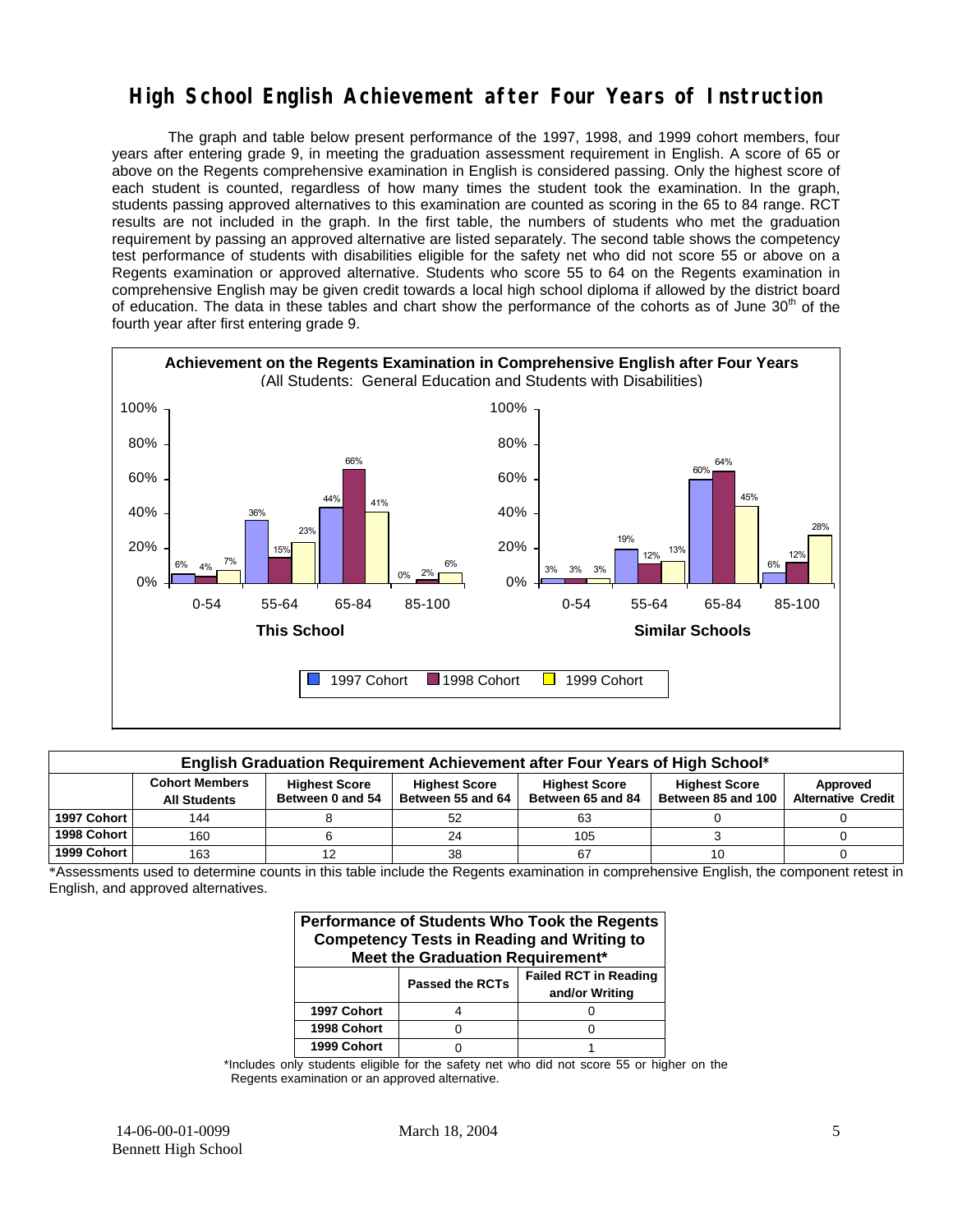## **High School Mathematics Achievement after Four Years of Instruction**

The graph and table below present performance of the 1997, 1998, and 1999 cohort members, four years after entering grade 9, in meeting the graduation assessment requirement in mathematics. A score of 65 or above on a Regents examination in mathematics is considered passing. Only the highest score of each student is counted, regardless of how many times the student took the examination. In the graph, students passing approved alternatives to these examinations are counted as scoring in the 65 to 84 range. RCT results are not included in the graph. In the first table, the numbers of students who met the graduation requirement by passing an approved alternative are listed separately. The second table shows the competency test performance of students with disabilities eligible for the safety net who did not score 55 or above on a Regents examination or approved alternative. Students who score 55 to 64 on a Regents examination in mathematics may be given credit towards a local high school diploma if allowed by the district board of education. The data in these tables and chart show the performance of the cohorts as of June  $30<sup>th</sup>$  of the fourth year after first entering grade 9.



| Mathematics Graduation Requirement Achievement after Four Years of High School* |                                                                                                                                   |                  |                   |                   |                    |                           |  |  |  |
|---------------------------------------------------------------------------------|-----------------------------------------------------------------------------------------------------------------------------------|------------------|-------------------|-------------------|--------------------|---------------------------|--|--|--|
|                                                                                 | <b>Highest Score</b><br><b>Highest Score</b><br><b>Highest Score</b><br>Approved<br><b>Cohort Members</b><br><b>Highest Score</b> |                  |                   |                   |                    |                           |  |  |  |
|                                                                                 | <b>All Students</b>                                                                                                               | Between 0 and 54 | Between 55 and 64 | Between 65 and 84 | Between 85 and 100 | <b>Alternative Credit</b> |  |  |  |
| 1997 Cohort                                                                     | 144                                                                                                                               | 35               | 29                |                   |                    | 60                        |  |  |  |
| 1998 Cohort                                                                     | 160                                                                                                                               | 30               | 55                | 43                |                    |                           |  |  |  |
| 1999 Cohort                                                                     | 163                                                                                                                               | 37               | 49                | 30                |                    |                           |  |  |  |

\*Assessments used to determine counts in this table include a Regents examination in mathematics, the component retest in mathematics and approved alternatives.

| Performance of Students Who Took the Regents<br><b>Competency Test in Mathematics to Meet the</b><br><b>Graduation Requirement*</b> |                |                                   |  |  |  |  |
|-------------------------------------------------------------------------------------------------------------------------------------|----------------|-----------------------------------|--|--|--|--|
|                                                                                                                                     | Passed the RCT | <b>Failed at Least</b><br>One RCT |  |  |  |  |
| 1997 Cohort                                                                                                                         |                |                                   |  |  |  |  |
| 1998 Cohort                                                                                                                         |                |                                   |  |  |  |  |
| 1999 Cohort                                                                                                                         |                |                                   |  |  |  |  |

\*Includes only students eligible for the safety net who did not score 55 or higher on the Regents examination or an approved alternative.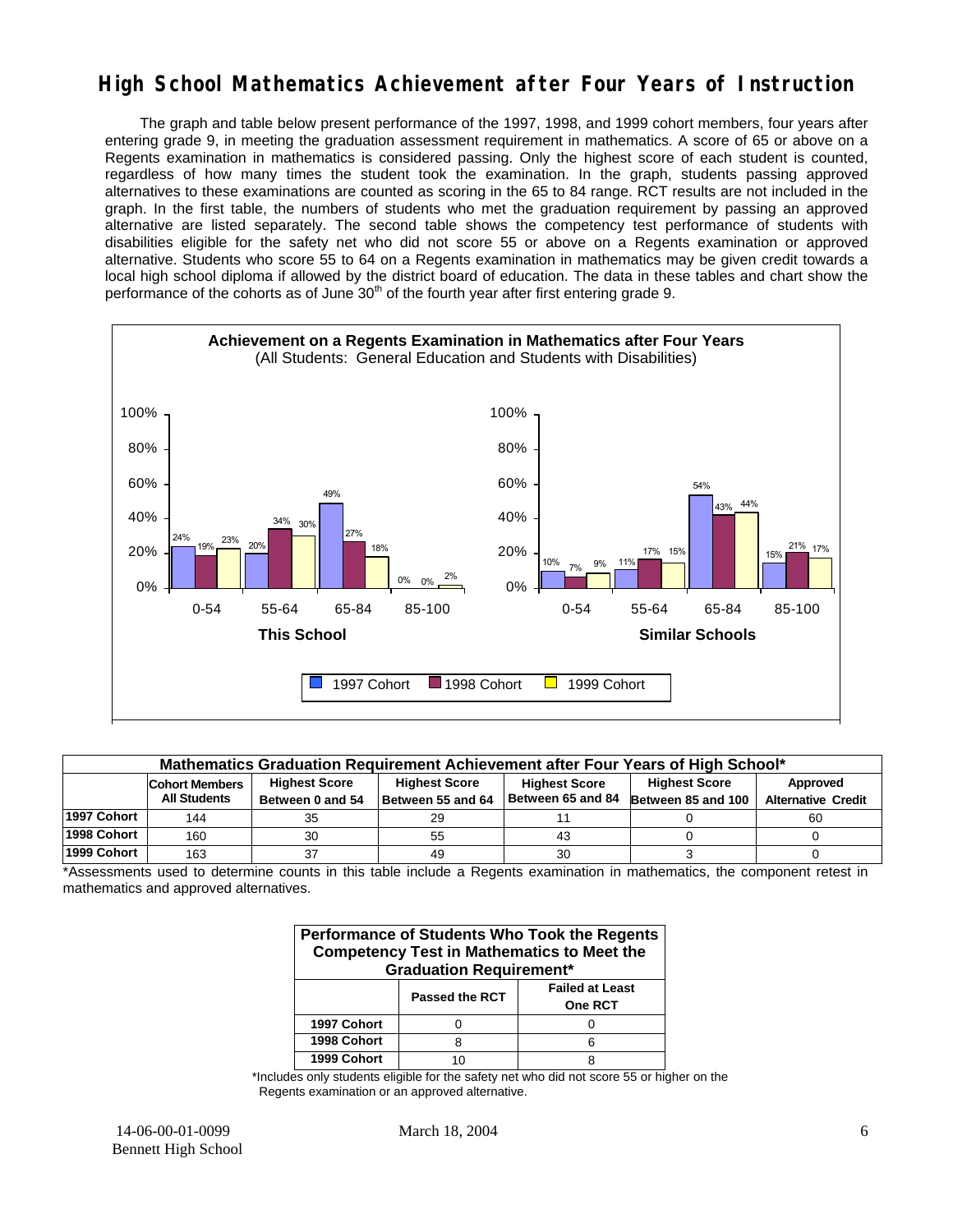## **Cohort Graduation Rates**

 Students were counted as graduates if they earned a local diploma with or without a Regents endorsement by August 31<sup>st</sup> of the fourth year after first entering grade 9. The graduation-rate cohort includes students who transferred to general education development (GED) programs. These students were not counted in the 1998 school accountability cohort for English and mathematics.



| <b>Cohort Graduation Rates</b> |                                  |                                |                                                               |                            |  |  |
|--------------------------------|----------------------------------|--------------------------------|---------------------------------------------------------------|----------------------------|--|--|
|                                | <b>Cohort</b><br>Members*<br>(a) | <b>Transfers to GED</b><br>(b) | <b>Graduation Rate</b><br>Cohort<br><b>Members</b><br>$(a+b)$ | <b>Number</b><br>Graduated |  |  |
| 1998 Cohort                    | 152                              | 42                             | 194                                                           | 112                        |  |  |

\*Count as of August 31<sup>st</sup> of the fourth year after first entering grade 9.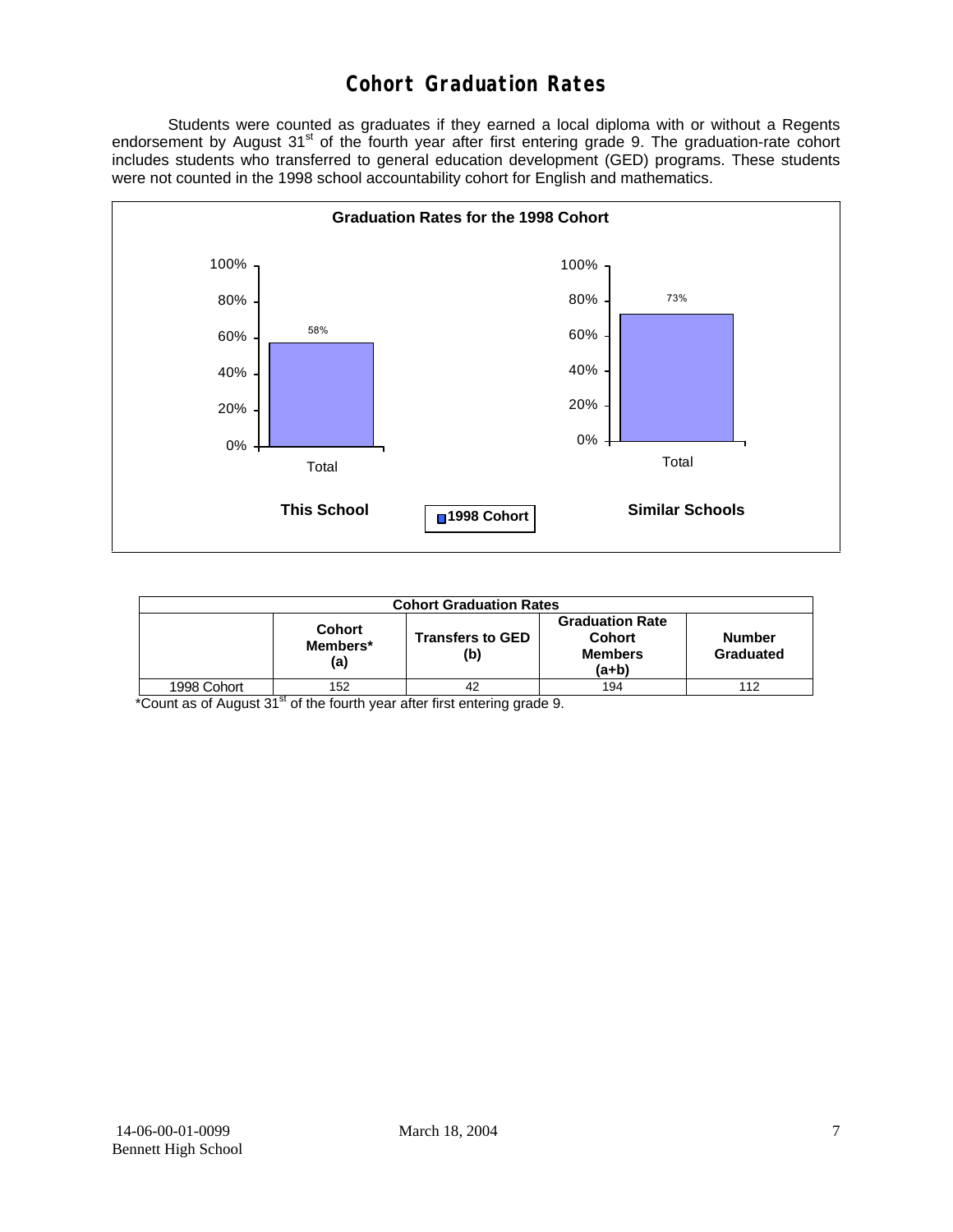# **Analysis of Student Subgroup Performance**

Historically, on State assessments the average performance of Black, Hispanic, and Native American students has been lower than that of White and Asian students. Similarly, students from lowincome families have not performed as well as those from higher income families. A high priority of the Board of Regents is to eliminate these gaps in student performance. In addition, Title I of the federal Elementary and Secondary Education Act includes explicit requirements "to ensure that students served by Title I are given the same opportunity to achieve to high standards and are held to the same high expectations as all students in each State."

This section of the school report card provides performance data for two years by racial/ethnic group, disability status, gender, English proficiency status, income level, and migrant status. The purpose of the student subgroup analyses is to determine if students who perform below the standards in any school tend to fall into particular groups, such as minority students, limited English proficient students, or economically disadvantaged students. If these analyses provide evidence that students in one of the groups achieve at a lower level than other students, the school and community should examine the reasons for this lower performance and make necessary changes in curriculum, instruction, and student support services to remedy these performance gaps. If your school did not report data for the 2002-03 school year for a subject and grade, a table showing data for subgroups in that subject and grade will not be included in the *Analysis*.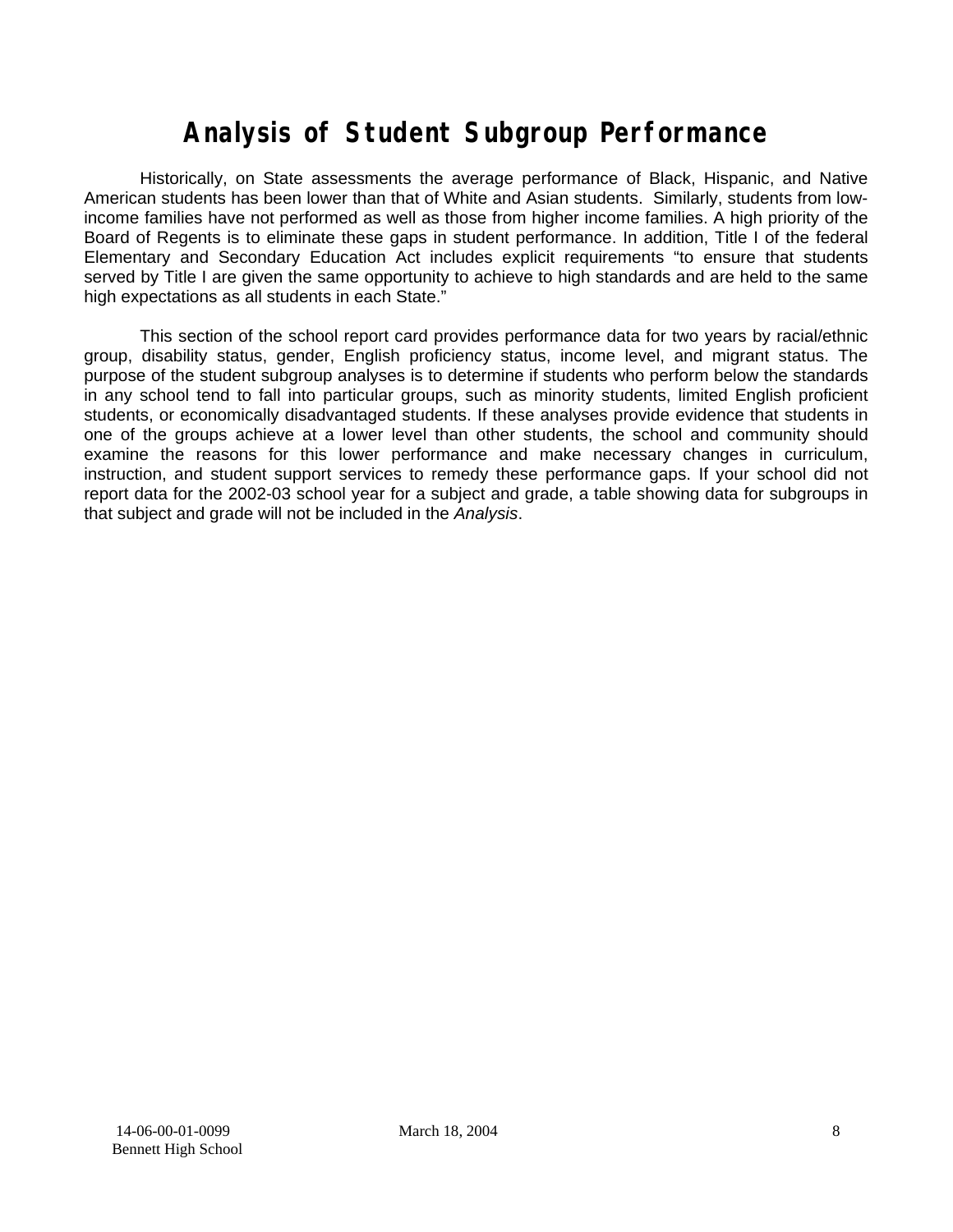### **1998 and 1999 High School Cohorts**

General-education students who first entered ninth grade in 1998 or 1999 must score 55 or higher on Regents English and mathematics examinations to graduate. During the phase-in of the Regents examination graduation requirements, all students (with district board of education approval) may qualify for a local diploma by earning a score of 55–64 on the required Regents examinations; a score of 65 or higher is required for a Regents diploma. Students with disabilities and certain students with a Section 504 Accomodation Plan may qualify for a local diploma by passing Regents competency tests. The data in these tables show the performance of the cohorts as of June 30<sup>th</sup> of the fourth year after first entering grade 9.

#### **Performance on the English Assessment Requirement for Graduation**

|                                              | 1998 Cohort     |                          |                |                   |                                  | 1999 Cohort              |                |                |                   |                          |
|----------------------------------------------|-----------------|--------------------------|----------------|-------------------|----------------------------------|--------------------------|----------------|----------------|-------------------|--------------------------|
|                                              |                 | <b>Count of Students</b> |                | <b>Percent</b>    |                                  | <b>Count of Students</b> |                | <b>Percent</b> |                   |                          |
|                                              |                 | by Score<br>Meeting      |                | <b>Students</b>   | by Score                         |                          | <b>Meeting</b> |                |                   |                          |
| <b>Student Subgroup</b>                      | <b>Students</b> | <b>Regents</b>           | Pass-          | Gradu-            | in                               | <b>Regents</b>           |                | Pass-          | Gradua-           |                          |
|                                              | in Cohort       | $55 -$<br>64             | $65-$<br>100   | ed<br><b>RCTs</b> | ation<br><b>Require-</b><br>ment | <b>Cohort</b>            | $55 -$<br>64   | $65 -$<br>100  | ed<br><b>RCTs</b> | tion<br>Require-<br>ment |
| <b>Results by Race/Ethnicity</b>             |                 |                          |                |                   |                                  |                          |                |                |                   |                          |
| American Indian/Alaskan Native               | $\mathbf{1}$    | s                        | s              | $\mathbf s$       | s                                | $\overline{2}$           | s              | s              | s                 | s                        |
| <b>Black</b>                                 | 125             | 17                       | 85             | $\Omega$          | 82%                              | 135                      | 32             | 63             | $\overline{0}$    | 70%                      |
| Hispanic                                     | 11              | s                        | s              | ${\tt s}$         | s                                | 3                        | $\mathbf s$    | s              | s                 | s                        |
| Asian or Pacific Islander                    | 0               | 0                        | $\Omega$       | $\Omega$          | 0%                               | $\mathbf{1}$             | $\mathbf s$    | s              | s                 | s                        |
| White                                        | $\overline{23}$ | 3                        | 16             | 0                 | 83%                              | 22                       | $\overline{4}$ | 11             | $\mathbf 0$       | 68%                      |
| Total                                        | 160             | 24                       | 108            | $\mathbf 0$       | 82%                              | 163                      | 38             | 77             | $\mathbf 0$       | 71%                      |
| Small Group Totals (s)                       | 12              | 4                        | $\overline{7}$ | $\Omega$          | 92%                              | 6                        | $\overline{2}$ | 3              | $\Omega$          | 83%                      |
| <b>Results by Disability Status</b>          |                 |                          |                |                   |                                  |                          |                |                |                   |                          |
| General-education students                   | 142             | 21                       | 100            | 0                 | 85%                              | 118                      | 28             | 69             | 0                 | 82%                      |
| Students with disabilities                   | 18              | 3                        | 8              | 0                 | 61%                              | 45                       | 10             | 8              | 0                 | 40%                      |
| Total                                        | 160             | 24                       | 108            | $\mathbf 0$       | 82%                              | 163                      | 38             | 77             | 0                 | 71%                      |
| <b>Results by Gender</b>                     |                 |                          |                |                   |                                  |                          |                |                |                   |                          |
| Female                                       | 99              | 10                       | 73             | $\Omega$          | 84%                              | 87                       | 23             | 43             | $\Omega$          | 76%                      |
| Male                                         | 61              | 14                       | 35             | 0                 | 80%                              | 76                       | 15             | 34             | $\mathbf 0$       | 64%                      |
| Total                                        | 160             | 24                       | 108            | $\mathbf 0$       | 82%                              | 163                      | 38             | 77             | 0                 | 71%                      |
| <b>Results by English Proficiency Status</b> |                 |                          |                |                   |                                  |                          |                |                |                   |                          |
| English proficient                           | 159             | $\mathbf s$              | s              | $\mathbf s$       | s                                | 161                      | s              | s              | s                 | s                        |
| Limited English proficient                   | 1               | s                        | $\mathbf s$    | s                 | s                                | 2                        | $\mathbf s$    | s              | s                 | s                        |
| Total                                        | 160             | 24                       | 108            | $\Omega$          | 82%                              | 163                      | 38             | 77             | $\Omega$          | 71%                      |
| <b>Results by Income Level</b>               |                 |                          |                |                   |                                  |                          |                |                |                   |                          |
| Economically disadvantaged                   | 101             | 14                       | 67             | 0                 | 80%                              | 92                       | 20             | 40             | $\mathbf 0$       | 65%                      |
| Not disadvantaged                            | 59              | 10                       | 41             | $\mathbf 0$       | 86%                              | 71                       | 18             | 37             | 0                 | 77%                      |
| Total                                        | 160             | 24                       | 108            | $\Omega$          | 82%                              | 163                      | 38             | 77             | $\Omega$          | 71%                      |
| <b>Results by Migrant Status</b>             |                 |                          |                |                   |                                  |                          |                |                |                   |                          |
| Migrant family                               | $\mathbf 0$     | 0                        | 0              | $\mathbf 0$       | 0%                               | 0                        | 0              | 0              | $\mathbf 0$       | 0%                       |
| Not migrant family                           | 160             | 24                       | 108            | $\mathbf 0$       | 82%                              | 163                      | 38             | 77             | 0                 | 71%                      |
| Total                                        | 160             | 24                       | 108            | $\Omega$          | 82%                              | 163                      | 38             | 77             | $\Omega$          | 71%                      |

### **after Four Years of High School**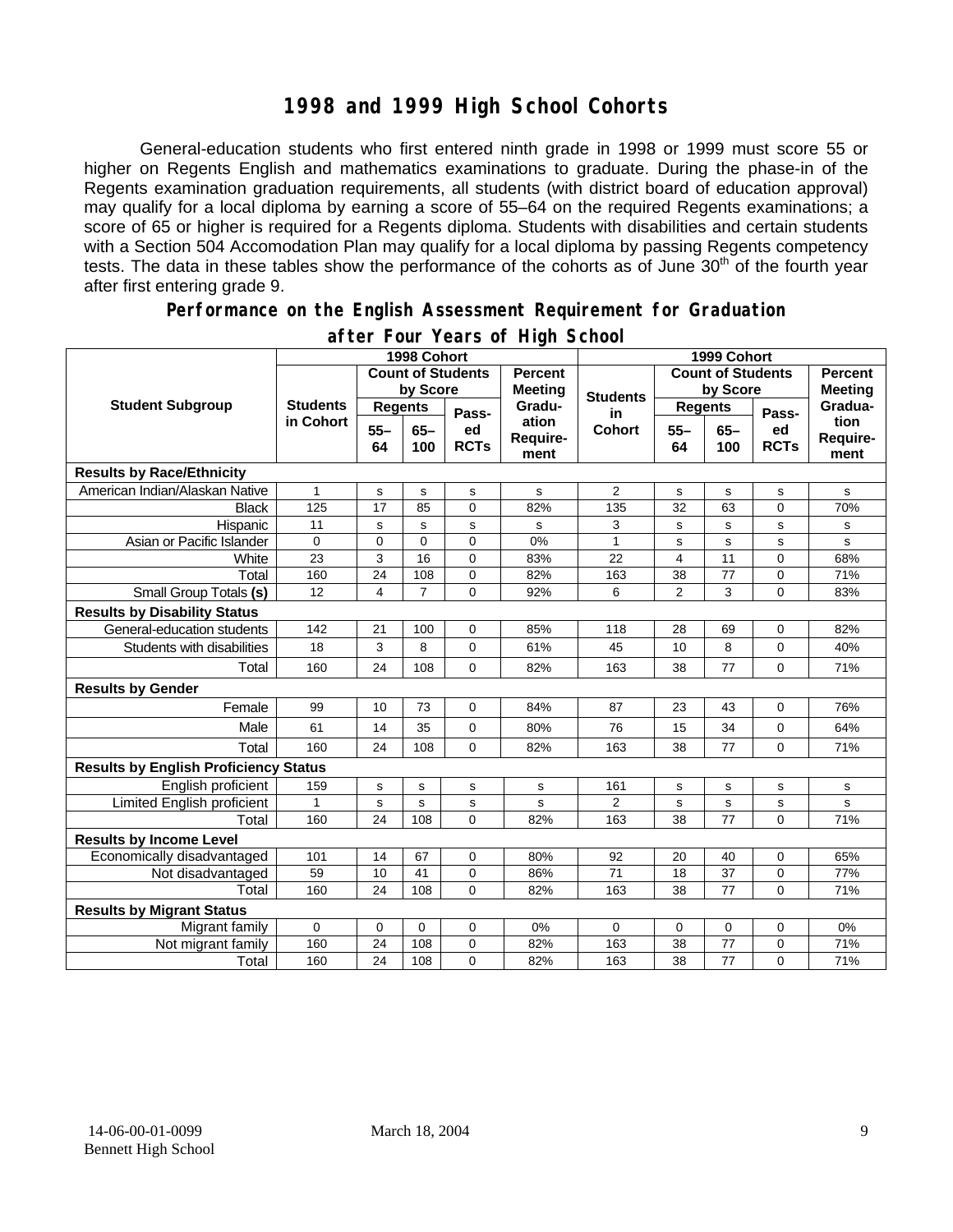### **Performance on the Mathematics Assessment Requirement for Graduation after Four Years of High School**

|                                              | <u><b>Siddaction artor roar roars or right conco</b></u><br>1998 Cohort |                          |                |                |                | 1999 Cohort           |                          |                |                |                                  |  |
|----------------------------------------------|-------------------------------------------------------------------------|--------------------------|----------------|----------------|----------------|-----------------------|--------------------------|----------------|----------------|----------------------------------|--|
| <b>Student Subgroup</b>                      |                                                                         | <b>Count of Students</b> |                |                | <b>Percent</b> |                       | <b>Count of Students</b> |                |                | <b>Percent</b><br><b>Meeting</b> |  |
|                                              | <b>Students</b><br>in<br><b>Cohort</b>                                  | by Score                 |                |                | <b>Meeting</b> |                       | by Score                 |                |                |                                  |  |
|                                              |                                                                         | <b>Regents</b>           |                |                | Gradu-         | <b>Students</b><br>in | <b>Regents</b>           |                |                | Gradua-                          |  |
|                                              |                                                                         | $55 -$                   | $65-$          | Pass-<br>ed    | ation          | <b>Cohort</b>         | $55 -$                   | $65-$          | Pass-<br>ed    | tion                             |  |
|                                              |                                                                         | 64                       | 100            | <b>RCTs</b>    | Require-       |                       | 64                       | 100            | <b>RCTs</b>    | Require-                         |  |
|                                              |                                                                         |                          |                |                | ment           |                       |                          |                |                | ment                             |  |
| <b>Results by Race/Ethnicity</b>             |                                                                         |                          |                |                |                |                       |                          |                |                |                                  |  |
| American Indian/Alaskan Native               | $\mathbf{1}$                                                            | s                        | $\mathbf s$    | ${\tt s}$      | s              | $\overline{2}$        | s                        | $\mathbf s$    | s              | s                                |  |
| <b>Black</b>                                 | 125                                                                     | 45                       | 32             | 8              | 68%            | 135                   | 42                       | 25             | 8              | 56%                              |  |
| Hispanic                                     | 11                                                                      | s                        | s              | s              | s              | 3                     | $\mathbf s$              | $\mathbf s$    | s              | s                                |  |
| Asian or Pacific Islander                    | 0                                                                       | $\mathbf 0$              | $\mathbf 0$    | 0              | $0\%$          | $\mathbf{1}$          | s                        | $\mathbf s$    | s              | s                                |  |
| White                                        | 23                                                                      | 5                        | 9              | 0              | 61%            | 22                    | 5                        | 6              | $\overline{2}$ | 59%                              |  |
| Total                                        | 160                                                                     | 55                       | 43             | 8              | 66%            | 163                   | 49                       | 33             | 10             | 56%                              |  |
| <b>Small Group Totals (s)</b>                | $\overline{12}$                                                         | 5                        | $\overline{2}$ | $\Omega$       | 58%            | 6                     | $\overline{2}$           | $\overline{2}$ | $\Omega$       | 67%                              |  |
| <b>Results by Disability Status</b>          |                                                                         |                          |                |                |                |                       |                          |                |                |                                  |  |
| General-education students                   | 142                                                                     | 53                       | 43             | 1              | 68%            | 118                   | 45                       | 33             | 0              | 66%                              |  |
| Students with disabilities                   | 18                                                                      | 2                        | $\Omega$       | $\overline{7}$ | 50%            | 45                    | $\overline{4}$           | 0              | 10             | 31%                              |  |
| Total                                        | 160                                                                     | 55                       | 43             | 8              | 66%            | 163                   | 49                       | 33             | 10             | 56%                              |  |
| <b>Results by Gender</b>                     |                                                                         |                          |                |                |                |                       |                          |                |                |                                  |  |
| Female                                       | 99                                                                      | 35                       | 29             | 4              | 69%            | 87                    | 26                       | 21             | 6              | 61%                              |  |
| Male                                         | 61                                                                      | 20                       | 14             | 4              | 62%            | 76                    | 23                       | 12             | $\overline{4}$ | 51%                              |  |
| Total                                        | 160                                                                     | 55                       | 43             | 8              | 66%            | 163                   | 49                       | 33             | 10             | 56%                              |  |
| <b>Results by English Proficiency Status</b> |                                                                         |                          |                |                |                |                       |                          |                |                |                                  |  |
| English proficient                           | 159                                                                     | s                        | s              | s              | $\mathbf s$    | 161                   | s                        | $\mathbf s$    | s              | s                                |  |
| Limited English proficient                   | $\mathbf{1}$                                                            | s                        | s              | s              | $\sf s$        | $\overline{2}$        | s                        | $\sf s$        | s              | s                                |  |
| Total                                        | 160                                                                     | 55                       | 43             | 8              | 66%            | 163                   | 49                       | 33             | 10             | 56%                              |  |
| <b>Results by Income Level</b>               |                                                                         |                          |                |                |                |                       |                          |                |                |                                  |  |
| Economically disadvantaged                   | 101                                                                     | 36                       | 26             | 5              | 66%            | 92                    | 23                       | 20             | 5              | 52%                              |  |
| Not disadvantaged                            | 59                                                                      | 19                       | 17             | 3              | 66%            | 71                    | 26                       | 13             | 5              | 62%                              |  |
| Total                                        | 160                                                                     | 55                       | 43             | 8              | 66%            | 163                   | 49                       | 33             | 10             | 56%                              |  |
| <b>Results by Migrant Status</b>             |                                                                         |                          |                |                |                |                       |                          |                |                |                                  |  |
| Migrant family                               | $\mathbf 0$                                                             | $\mathbf 0$              | 0              | 0              | 0%             | 0                     | 0                        | 0              | 0              | 0%                               |  |
| Not migrant family                           | 160                                                                     | 55                       | 43             | 8              | 66%            | 163                   | 49                       | 33             | 10             | 56%                              |  |
| Total                                        | 160                                                                     | 55                       | 43             | 8              | 66%            | 163                   | 49                       | 33             | 10             | 56%                              |  |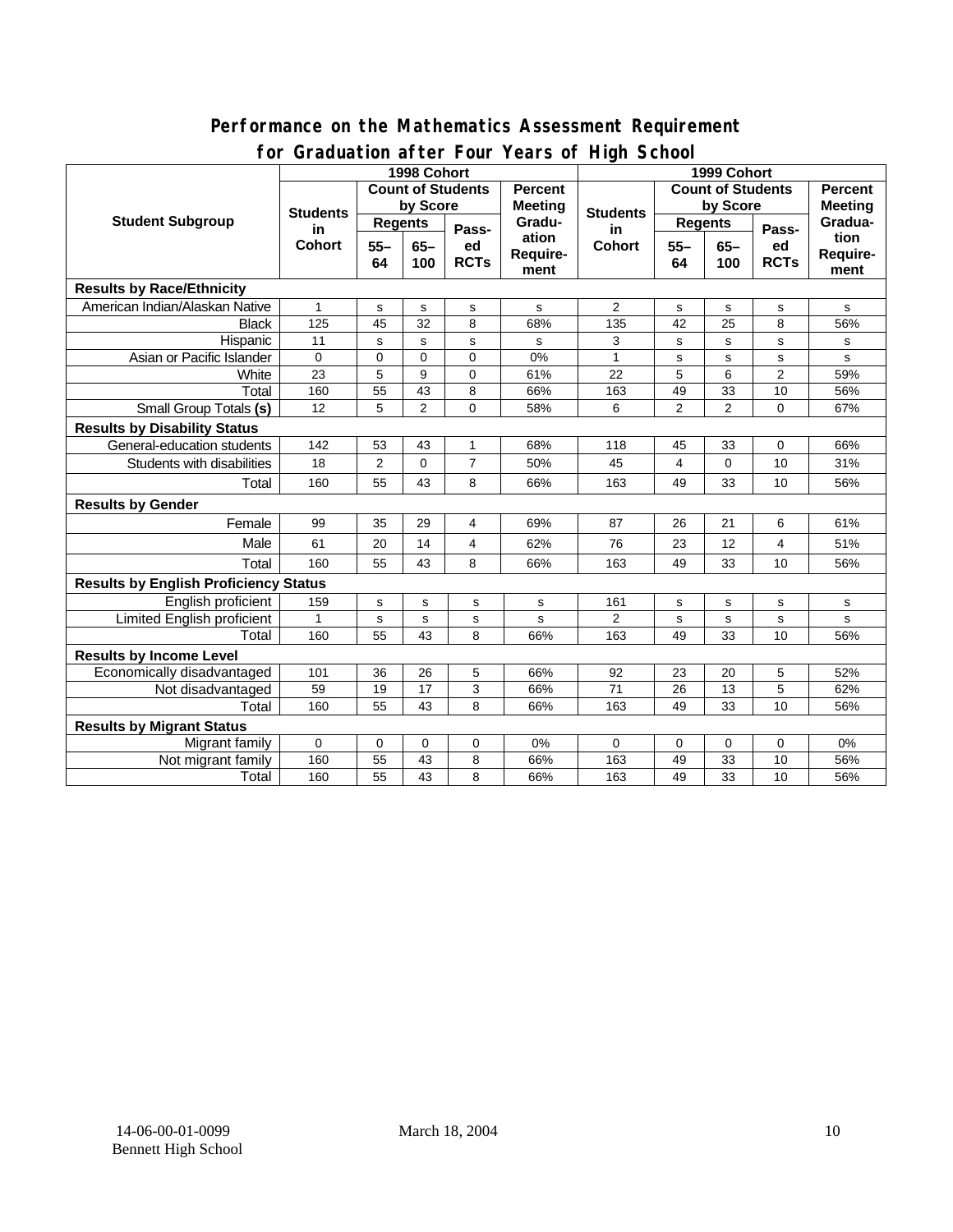### **Cohort Graduation Rates**

Students were counted as graduates in the first two columns of this table if they earned a local diploma with or without a Regents endorsement by June 30<sup>th</sup> of the fourth year after first entering grade 9 and in the second two columns if they earned a local diploma with or without a Regents endorsement by August 31<sup>st</sup> of the fourth year after first entering grade 9. The graduation-rate cohort includes students who transferred to general education development (GED) programs. These students were not counted in the 1998 school accountability cohort for English and mathematics.

|                                              |                                         | 1998 Cohort as of<br>June 30, 2002 | 1998 Cohort as of<br><b>August 31, 2002</b> |                           |  |  |  |  |  |  |
|----------------------------------------------|-----------------------------------------|------------------------------------|---------------------------------------------|---------------------------|--|--|--|--|--|--|
| <b>Student Subgroup</b>                      | <b>Graduation</b><br><b>Rate Cohort</b> | <b>Graduation</b><br>Rate          | <b>Graduation</b><br><b>Rate Cohort</b>     | <b>Graduation</b><br>Rate |  |  |  |  |  |  |
| <b>Results by Race/Ethnicity</b>             |                                         |                                    |                                             |                           |  |  |  |  |  |  |
| American Indian/Alaskan Native               | 1                                       | s                                  | 1                                           | s                         |  |  |  |  |  |  |
| <b>Black</b>                                 | 139                                     | 66%                                | 152                                         | 60%                       |  |  |  |  |  |  |
| Hispanic                                     | 11                                      | s                                  | 11                                          | s                         |  |  |  |  |  |  |
| Asian or Pacific Islander                    | $\mathbf 0$                             | 0%                                 | $\mathbf 0$                                 | 0%                        |  |  |  |  |  |  |
| White                                        | 24                                      | 58%                                | 30                                          | 43%                       |  |  |  |  |  |  |
| Total                                        | 175                                     | 65%                                | 194                                         | 58%                       |  |  |  |  |  |  |
| Small Group Totals (s)                       | 12                                      | 58%                                | 12                                          | 67%                       |  |  |  |  |  |  |
| <b>Results by Disability Status</b>          |                                         |                                    |                                             |                           |  |  |  |  |  |  |
| General-education students                   | 153                                     | 65%                                | 160                                         | 61%                       |  |  |  |  |  |  |
| Students with disabilities                   | 22                                      | 59%                                | 34                                          | 41%                       |  |  |  |  |  |  |
| Total                                        | 175                                     | 65%                                | 194                                         | 58%                       |  |  |  |  |  |  |
| <b>Results by Gender</b>                     |                                         |                                    |                                             |                           |  |  |  |  |  |  |
| Female                                       | 103                                     | 73%                                | 112                                         | 66%                       |  |  |  |  |  |  |
| Male                                         | 72                                      | 53%                                | 82                                          | 46%                       |  |  |  |  |  |  |
| Total                                        | 175                                     | 65%                                | 194                                         | 58%                       |  |  |  |  |  |  |
| <b>Results by English Proficiency Status</b> |                                         |                                    |                                             |                           |  |  |  |  |  |  |
| English proficient                           | 174                                     | s                                  | 191                                         | s                         |  |  |  |  |  |  |
| Limited English proficient                   | 1                                       | s                                  | 3                                           | s                         |  |  |  |  |  |  |
| Total                                        | 175                                     | 65%                                | 194                                         | 58%                       |  |  |  |  |  |  |
| <b>Results by Income Level</b>               |                                         |                                    |                                             |                           |  |  |  |  |  |  |
| Economically disadvantaged                   | 112                                     | 63%                                | 102                                         | 68%                       |  |  |  |  |  |  |
| Not disadvantaged                            | 63                                      | 68%                                | 92                                          | 47%                       |  |  |  |  |  |  |
| Total                                        | 175                                     | 65%                                | 194                                         | 58%                       |  |  |  |  |  |  |
| <b>Results by Migrant Status</b>             |                                         |                                    |                                             |                           |  |  |  |  |  |  |
| Migrant family                               | $\mathbf 0$                             | 0%                                 | $\Omega$                                    | 0%                        |  |  |  |  |  |  |
| Not migrant family                           | 175                                     | 65%                                | 194                                         | 58%                       |  |  |  |  |  |  |
| Total                                        | 175                                     | 65%                                | 194                                         | 58%                       |  |  |  |  |  |  |